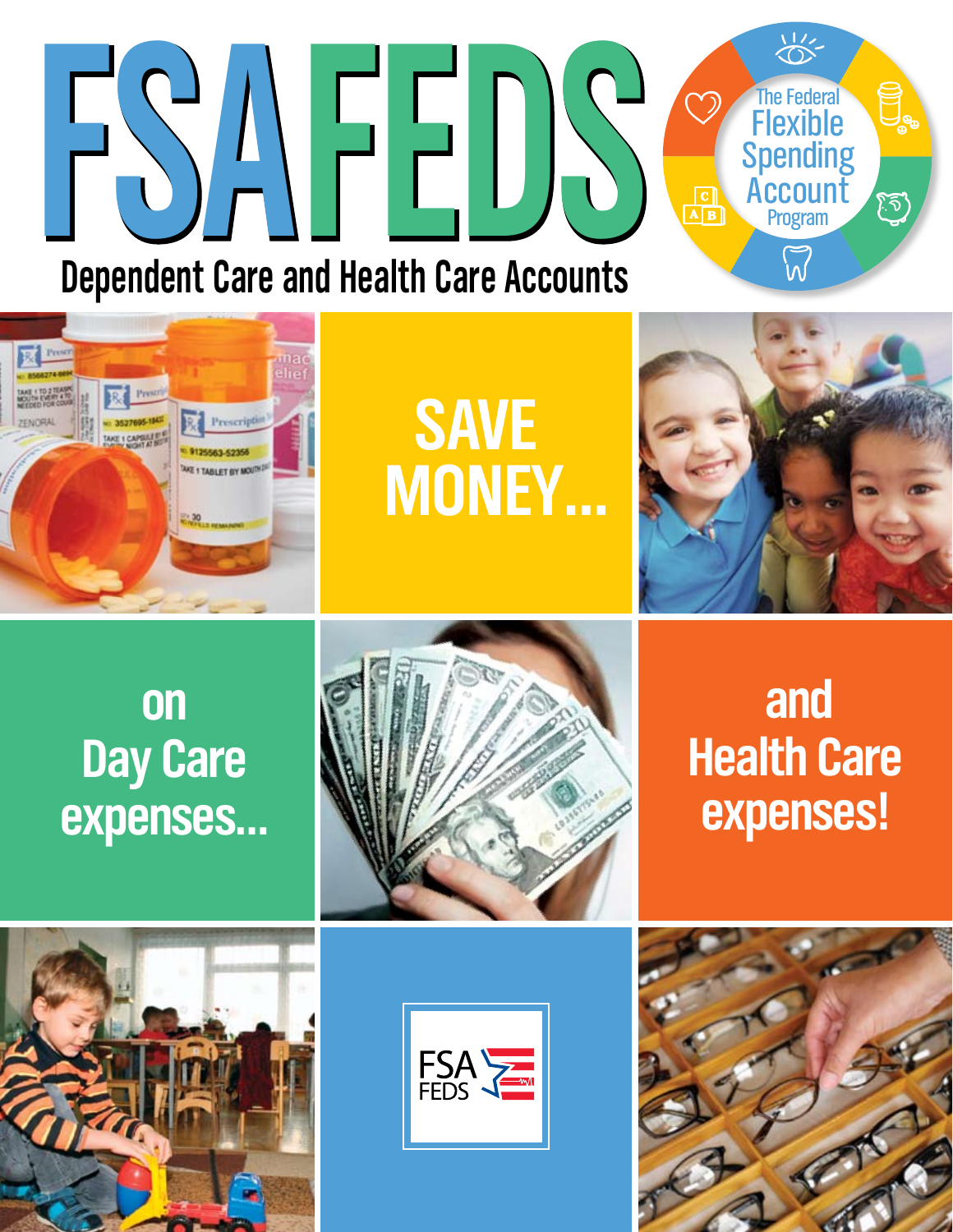

## **Welcome Welcome to FSAFEDS to FSAFEDS**

**WOW! Look at all of the eligible expenses on pages 3 & 4!**





#### **EXTREMELY IMPORTANT**

**Current participants MUST re-enroll each year if they want to continue participation. Enrollments DO NOT carry forward from year to year. !**

## **What is an FSA?**

- $\blacksquare$  A benefit that saves you money!
- � An account where you contribute money from your salary, **BEFORE** taxes are withheld, incur eligible expenses and get reimbursed!
- **E** A way to save money on day care and health care services and items for you and your family!
- $\blacksquare$  A way to ... **PAY LESS TAXES** and **SAVE MONEY!**



## **Okay, you have my attention—HOW do I save money?**

Easy! Let's say you make \$1,000 per pay date—that means you pay taxes on \$1,000 per pay date. If you put \$20 per pay date in FSAFEDS—then you only pay taxes on \$980 per pay date. **THAT…is how you SAVE MONEY!** You pay less taxes! Then you get the money in your account(s) back when you submit timely claims for eligible expenses. See page 5 to learn how much money **YOU** can save.

## **Can I participate in FSAFEDS?**

Most likely—yes! Employees of Executive Branch agencies and other participating agencies who are eligible for FEHB (whether enrolled in FEHB or not) may enroll in a Health Care FSA. Except for intermittent employees who are expected to work fewer than six months, all employees of participating Federal agencies may enroll in a Dependent Care FSA, even if they are not eligible for FEHB.

#### ! **GO!**

**Turn to page 6 to see how FSAFEDS works.**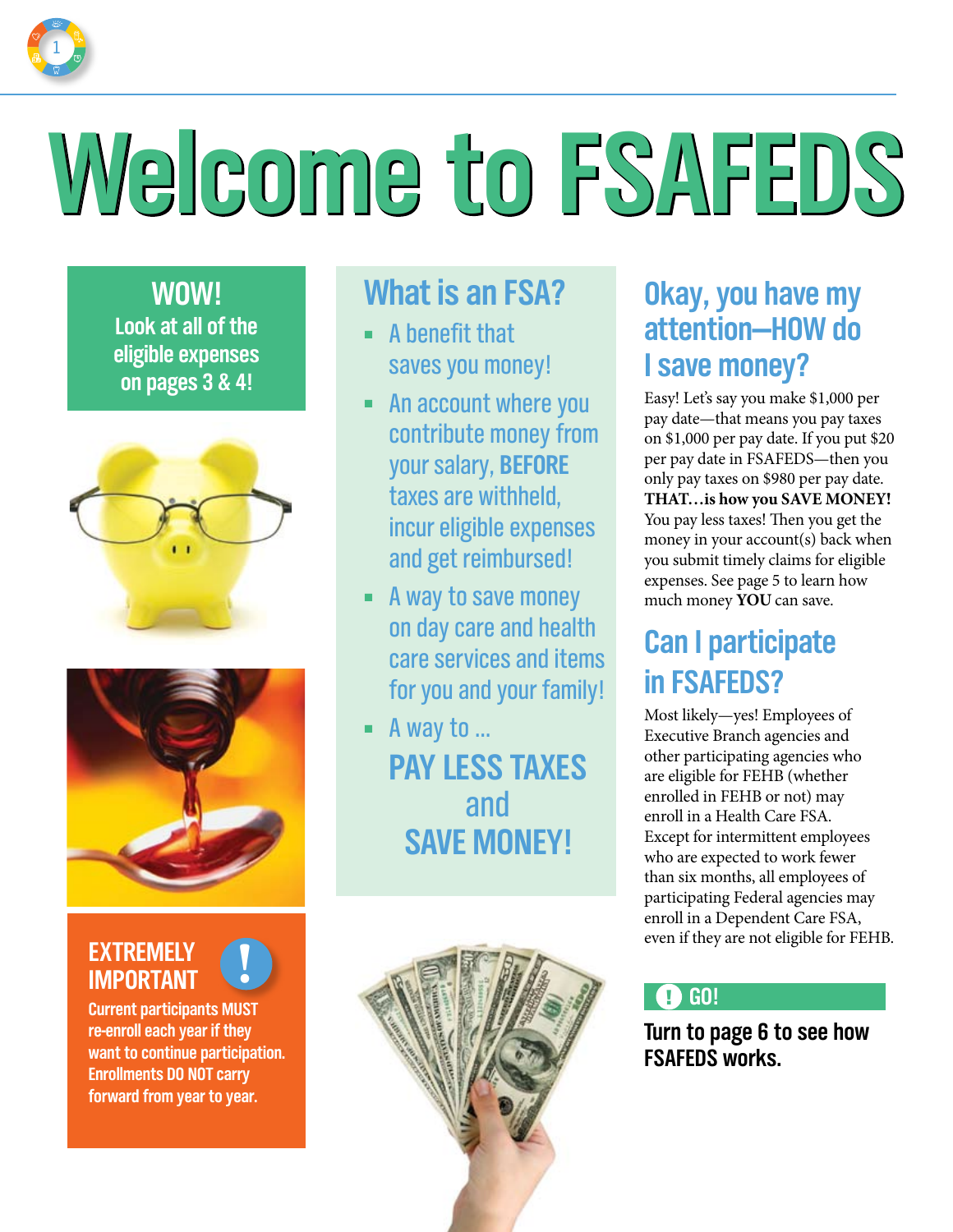## **What are the different ways I can save money?**

There are three types of FSAs. Each type has a minimum annual election of \$250 and a maximum annual election of \$5,000.

#### **The Dependent Care Flexible Spending Account (DCFSA)**

- Reimburses eligible day care expenses for your:
	- children under age 13
	- dependents on your Federal tax return who are incapable of self-care
- You (and your spouse, if married) must be:
	- working
	- looking for work (with income during the year)
	- attending school full-time
- \$5,000 maximum **IS** a household limit
	- includes child care subsidy amounts
	- \$2,500 maximum if married filing separately

#### **The Health Care Flexible Spending Account (HCFSA)**

- Reimburses eligible health care expenses **not** covered or reimbursed by:
	- the Federal Employees Health Benefits Program (FEHB)
	- the Federal Employees Dental and Vision Insurance Program (FEDVIP)
	- any other insurance coverage
- Expenses for you and/or your tax dependents
- \$5,000 maximum is **NOT** a household limit
	- your spouse can have a separate HCFSA

#### **The Limited Expense HCFSA (LEX HCFSA)**

- Reimburses only eligible dental and vision expenses **not** covered or reimbursed by:
	- the Federal Employees Health Benefits Program (FEHB)
	- the Federal Employees Dental and Vision Insurance Program (FEDVIP)
	- any other insurance coverage
- You **MUST** be enrolled in or covered by a High Deductible Health Plan in 2009 **AND** have a Health Savings Account in 2009
- Expenses for you and/or your tax dependents

## **How long do I have to use my 2009 account?**

- From the effective date of your enrollment all the way through 2½ months AFTER the end of the year
- A total of 14  $\frac{1}{2}$  months if you enroll during Open Season
- **Until March 15, 2010 to incur expenses**
- **Until April 30, 2010 to file claims**

#### **VERY IMPORTANT USE OR LOSE**

**!**

2

**You forfeit (lose) all money remaining in your 2009 FSAFEDS account(s) after March 15, 2010 for which you have not incurred an eligible expense and filed a timely claim. You have until April 30, 2010 to file claims. Plan carefully and conservatively.**





**"My son has chronic ear problems. With all those trips to our pediatrician's office, we'd be broke if we hadn't planned ahead with FSAFEDS."**

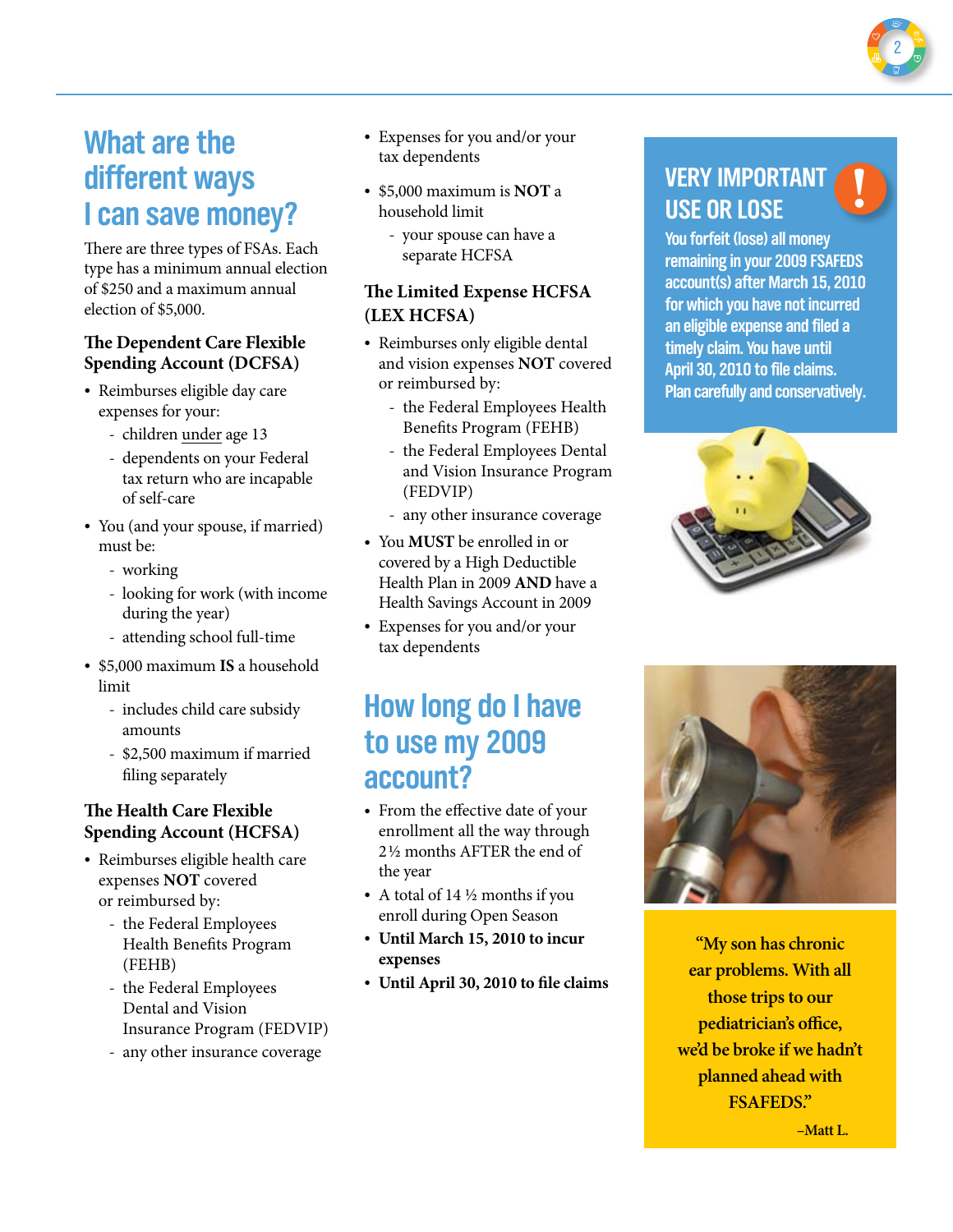

3

**"I have two kids still in day care. My Dependent Care FSA helps me save over a thousand dollars in taxes each year." –Michael K.**



**"My mother lives with me and visits an eldercare center while I work. My Dependent Care FSA provides a big tax relief ." –Wilma T.**

## **Day Care expenses— What's eligible?**

#### **Eligible:**

- Child care (at a day care center, day camp, sports camp, nursery school or by a private sitter)
- Late pick-up fees
- Before and after-school care (must be billed separately from tuition)
- Adult day care expenses
- Expenses for a housekeeper whose duties include caring for an eligible dependent
- Placement fee expenses and stipend for an au pair

*Eligible day care services cannot be provided by a person you claim as a dependent.*

#### **NOT Eligible:**

- Health care expenses
- Education and tuition fees
- Expenses you claim on your income tax return
- Late payment fees
- Overnight camps (in general)
- Sports lessons, field trips, clothing, uniforms
- Transportation to and from day care
- • **Expenses incurred after March 15, 2010**
- • **Claims submitted after April 30, 2010**



## **Health Care expenses— What's eligible?**

#### **Eligible:**

- Co-payments, co-insurance and deductibles
- Acne treatments
- Acupuncture
- Childbirth classes
- Chiropractic care
- Contact lenses, solutions, cleaners and cases



- Dental care (including crowns, endodontic services, fillings, implants, oral surgery, periodontal services and sealants, but not toothpaste)
- Diabetic supplies
- Foot care (e.g., athlete's foot products, arch supports, callous removers, etc.)
- Hand sanitizer
- Hearing aids (including batteries)



- Home diagnostic tests and kits (e.g., cholesterol, colorectal screenings, etc.)
- Home medical equipment (e.g., crutches, wheelchairs, canes, oxygen, respirators, etc.)\*
- Laser eye surgery
- Learning disability treatments and therapies (including speech therapy and remedial reading)\*
- Medical supplies
- Mental health counseling
- Occupational therapy
- Orthodontia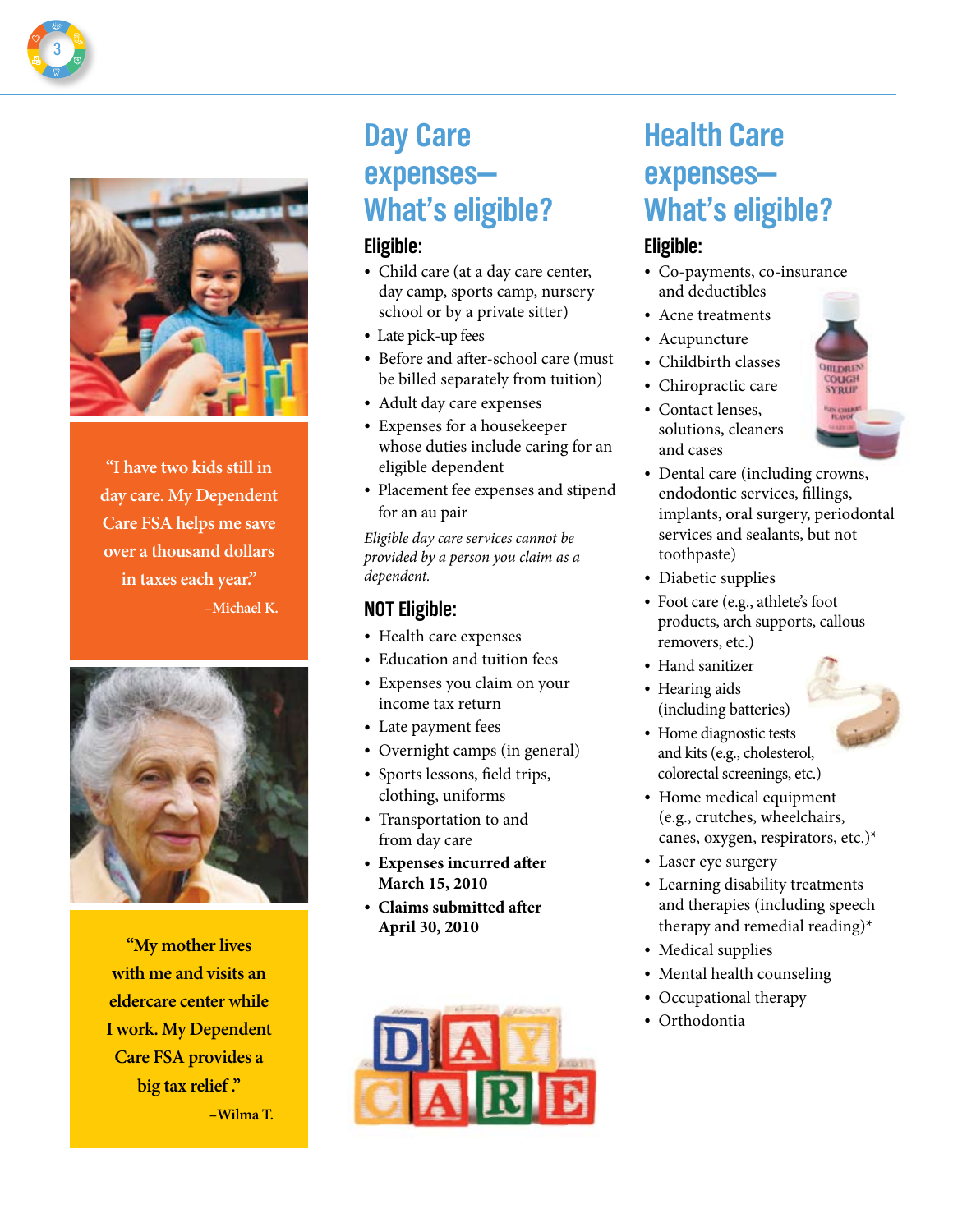

#### **Eligible:**

- Orthotics\*
- Over-the-counter medicines (but not vitamins and dietary supplements)
- Physical therapy
- Prescription drugs
- Preventive care screenings
- Prosthetics\*
- Psychiatric services and care
- Shipping and handling charges for medical needs, such as eligible over-the-counter items and mail-order prescriptions
- Smoking cessation programs (including over-the-counter treatments)
- Specialized equipment and services for disabled persons\*
- Sunscreen
- Transportation expenses related to medical care
- Vision care (including eyeglasses, prescription sunglasses, refractions and vision correction procedures)



#### *\* These expenses require a letter of medical necessity from your health care provider in order to be considered eligible for reimbursement.*

#### **NOT Eligible:**

- Day care expenses
- Cosmetic procedures (unless required to restore appearance or function due to disease or illness)
- Expenses you claim on your income tax return
- Expenses reimbursed by other sources, such as insurance
- Fitness programs (unless medically necessary)
- Hair transplants
- Illegal treatments, operations, and drugs
- Insurance premiums, including COBRA, Tricare, dental, vision and long term care insurance
- Physician retainer fees including boutique and concierge practice membership fees
- Prescription drug discount program fees
- Weight loss programs and drugs for general well-being
- **Expenses incurred after March 15, 2010**
- • **Claims submitted after April 30, 2010**

## **LEX HCFSA— What's eligible?**

Remember, this option applies only to those who will be enrolled in or covered by a High Deductible Health Plan with a Health Savings Account.

#### **Eligible:**

- Contact lenses, solutions, cleaners and cases
- Crowns
- Dental cleanings
- Eyeglasses
- Fillings
- Over-the-counter items such as denture care products (but not toothpaste)
- Refractions
- Vision correction procedures

#### **NOT Eligible:**

- Day care expenses
- Health care expenses that are not for dental or vision care
- Cosmetic services—even if dental or vision related (unless required to restore appearance or function due to disease or illness.)
- **Expenses incurred after March 15, 2010**
- • **Claims submitted after April 30, 2010**

**Go to www.FSAFEDS.com and click on "Eligible Expenses Juke Box" to view an extensive list of eligible expenses.**

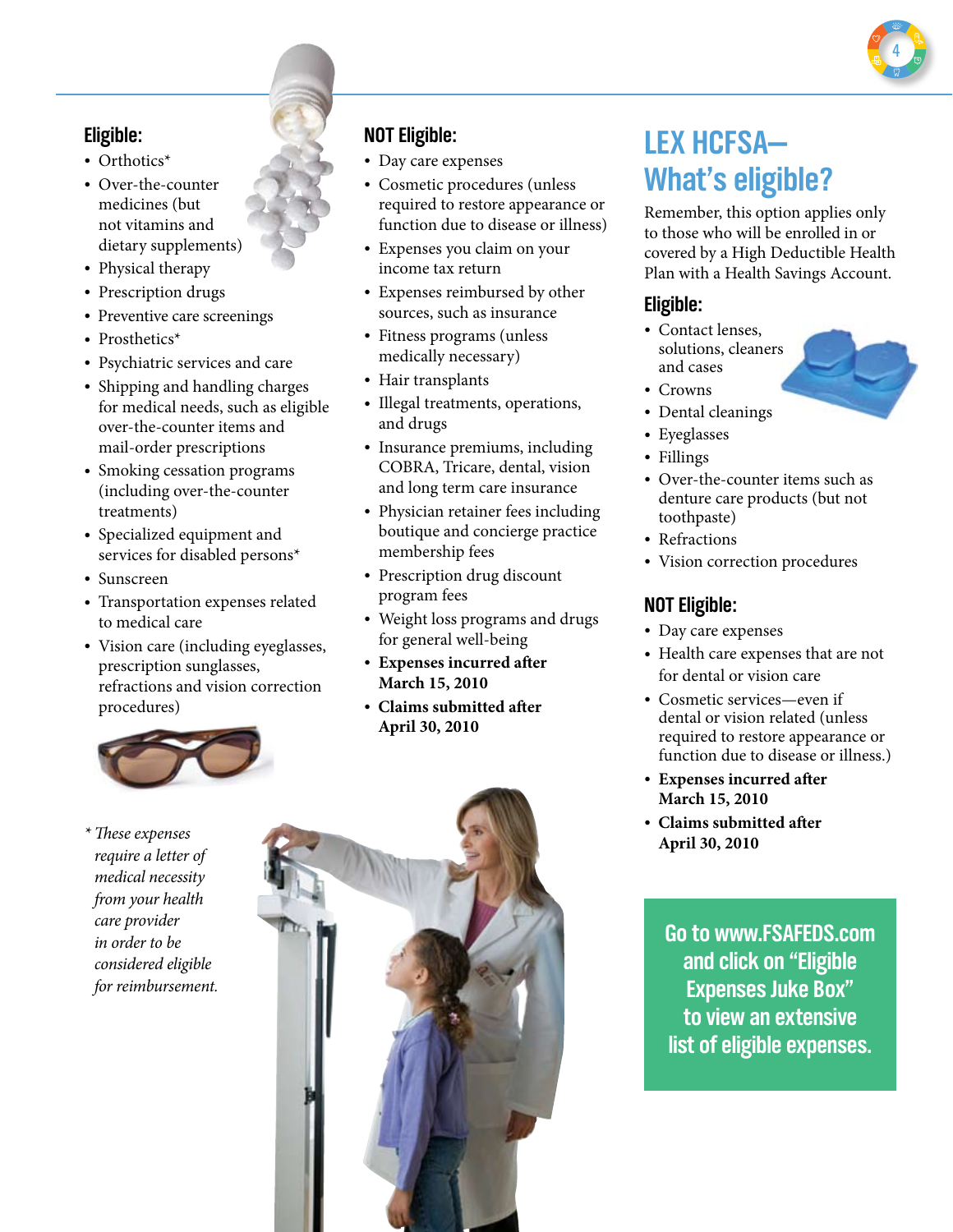

## **FSAFEDS = Federal tax savings!**

Here's an example:

| <b>ANNUAL SAVINGS</b><br><b>EXAMPLE*</b>           | <b>CSRS</b>               |                       | <b>FERS</b>               |                              |
|----------------------------------------------------|---------------------------|-----------------------|---------------------------|------------------------------|
|                                                    | <b>With</b><br><b>FSA</b> | <b>Without</b><br>FSA | <b>With</b><br><b>FSA</b> | <b>Without</b><br><b>FSA</b> |
| Annual pay                                         | \$50,000                  | \$50,000              | \$50,000                  | \$50,000                     |
| Pre-tax FSA<br>contribution                        | (2,000)                   | 0                     | (2,000)                   | 0                            |
| Taxable income                                     | \$48,000                  | \$50,000              | \$48,000                  | \$50,000                     |
| Federal income and<br><b>Social Security Tax</b>   | (9,120)                   | (9,649)               | (12,096)                  | (12,749)                     |
| After-tax dollars<br>spent on eligible<br>expenses | n                         | (2,000)               | $\mathbf{0}$              | (2,000)                      |
| Available<br>after-tax income                      | \$38,880                  | \$38,351              | \$35,904                  | \$35,251                     |
| <b>SAVINGS</b><br>with an FSA                      | \$529* or 26%             |                       | $$653*$ or 33%            |                              |

\* This example illustrates tax savings based on 25% Federal and 7.65% FICA taxes. This results in up to a 33% discount on eligible expenses reimbursed from an FSA. Actual savings will vary based on your individual tax situation, and on whether you are covered under the Civil Service Retirement System (CSRS) or the Federal Employees Retirement System (FERS). You may wish to consult a tax professional for more information on the tax implications of an FSA.



#### **VERY IMPORTANT USE OR LOSE**

**You forfeit (lose) all money remaining in your 2009 FSAFEDS account(s) after March 15, 2010 for which you have not incurred an eligible expense and filed a timely claim. You have until April 30, 2010 to file claims. Plan carefully and conservatively.**

**!**

## **See how much you can save!**

Complete the following four brief steps to estimate how much you can save by enrolling in FSAFEDS.

#### **1. In the chart below, find your Federal Income Tax rate, based on your expected 2009 income.**

| <b>TAX</b><br><b>RATE*</b> | <b>Single or</b><br><b>Head of Household (HOH)</b>             |  |
|----------------------------|----------------------------------------------------------------|--|
| <b>15%</b>                 | \$8,026 to 32,550 Single<br>\$11,451 to 43,650 HOH             |  |
| <b>25%</b>                 | \$32,551 to 78,850 Single<br>\$43,651 to 112,650 HOH           |  |
| 28%                        | \$78,851 to 164,550 Single<br>\$112,651 to 182,400 HOH         |  |
|                            |                                                                |  |
| <b>TAX</b><br><b>RATE*</b> | <b>Married-Filing</b><br><b>Jointly or Separately</b>          |  |
| <b>15%</b>                 | \$16,051 to 65,100 Jointly<br>\$8,026 to 32,550 Separately     |  |
| 25%                        | \$65,101 to 131,450 Jointly<br>\$32,551 to 65,725 Separately   |  |
| 28%                        | \$131,451 to 200,300 Jointly<br>\$65,726 to 100,150 Separately |  |

\* 2009 Federal Tax Rate Schedules were not available at date of publication. Tax rates are based on the 2008 schedules.

**2. Determine your total Federal tax rate.** This is your tax rate from Step #1 plus 1.45% for CSRS or plus 7.65% for FERS employees.

#### \_\_\_\_\_\_\_\_\_\_\_\_\_\_\_\_\_\_\_\_\_\_%

*This percentage is the discount you will receive by using an FSA for eligible day care and/or health care expenses, before state or local income taxes are deducted.*

#### **3. Enter your planned FSAFEDS contribution for 2009.**

 $\frac{\frac{1}{2}$ 

**4. Multiply Step #3 by Step #2.** This is the amount FSAFEDS can save you in 2009!

 $\frac{\frac{1}{2}$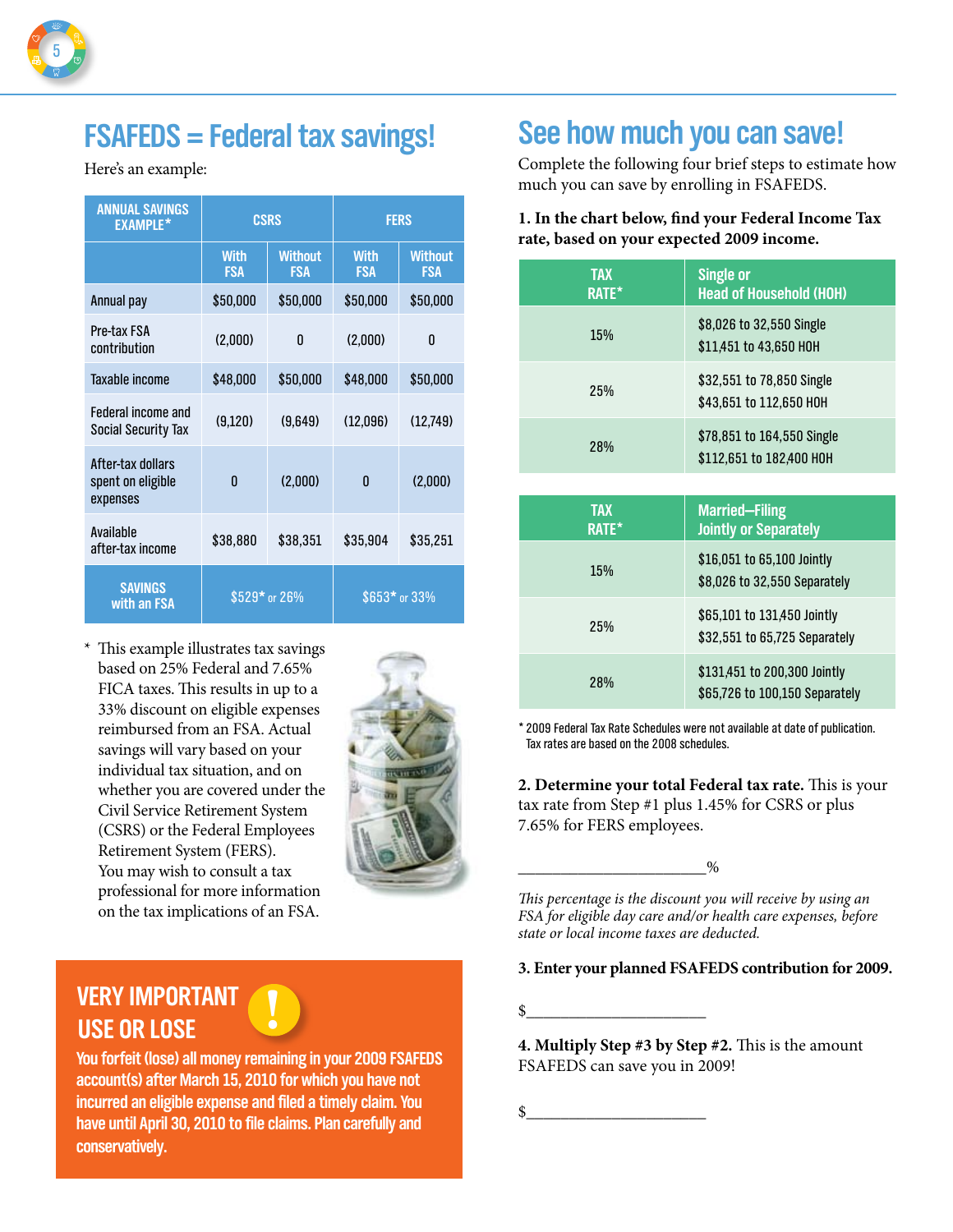## **Using FSAFEDS is quick and easy:**

- **1 Determine your contribution 2 Enroll during Open Season 3 Incur eligible expenses**
- **4 Submit your claims**
- **5 Get reimbursed fast!**

#### **1 Determine your contribution**

First, figure out how much money you'd like to set aside for the year. If you need help in determining that amount, use the FSA calculator at **www.FSAFEDS.com** (click on "Savings Calculator" located under the Quick Links section).

Please be sure to estimate your expenses carefully and elect conservatively. You must incur eligible expenses by March 15, 2010 and submit all claims by April 30, 2010. If you do not, you will forfeit (lose) any funds remaining in your 2009 account(s).

#### **2 Enroll during Open Season— November 10 – December 8, 2008**

To enroll online, go to **www.FSAFEDS.com** and click on "Enroll Now."

To enroll by phone, call an FSAFEDS Benefits Counselor toll-free at **1-877-FSAFEDS (372-3337)**, TTY: **1-800-952-0450**, Monday through Friday, 9:00 a.m. until 9:00 p.m., Eastern Time. Your election will be effective for the Benefit Period starting on January 1, 2009.

#### **Are you a newly hired employee?**

If so, you have 60 days after your hire date to enroll in an HCFSA or LEX HCFSA and/or DCFSA, but you must enroll before October 1. If you are hired on or after October 1, 2009 you are not eligible to participate in 2009 but can elect an FSA during the next Federal Benefits Open Season. That election will be effective for the Benefit Period starting on January 1, 2010.

#### **3 Incur eligible expenses, pay out-of-pocket**

When you incur an eligible expense, you first pay for it out-of-pocket. For example, pay your day care provider directly or pay for sunscreen at the pharmacy, like you normally would. **You must incur all eligible expenses for 2009 by March 15, 2010. Remember to save your receipts!**

#### **4 Submit your claim**

Download a claim form from **www.FSAFEDS.com**, complete it and fax or mail it to FSAFEDS. You must include appropriate documentation with all claims, such as that receipt for your sunscreen. **You must submit all claims for 2009 by April 30, 2010.**

Alternatively, if your FEHB and/or FEDVIP plan participates, you may wish to sign up for Paperless Reimbursement. This means FSAFEDS will automatically receive notification of your out-of-pocket expenses directly from your plan and you won't have to submit paper claims for those expenses. Visit **www.FSAFEDS.com** for more information about Paperless Reimbursement.

**The Federal Benefits Open Season begins November 10, 2008 and ends December 8, 2008. Enroll early and get ready to save!**

#### **5 Get reimbursed fast!**

FSAFEDS processes claims on a daily basis during the work week, in the order they are received. Payment is wired to your savings or checking account via Electronic Funds Transfer (EFT) as soon as possible after receipt of your claim and supporting documentation.

## **Managing your FSAFEDS account**



#### **www.FSAFEDS.com**

- Claim forms
- Savings calculator
- Juke box of eligible expenses
- Account information

#### **Phone**  $\circledD$

**1-877-FSAFEDS (1-877-372-3337)** TTY: **1-800-952-0450**

- Monday through Friday
- 9:00 a.m. to 9:00 p.m. Eastern Time